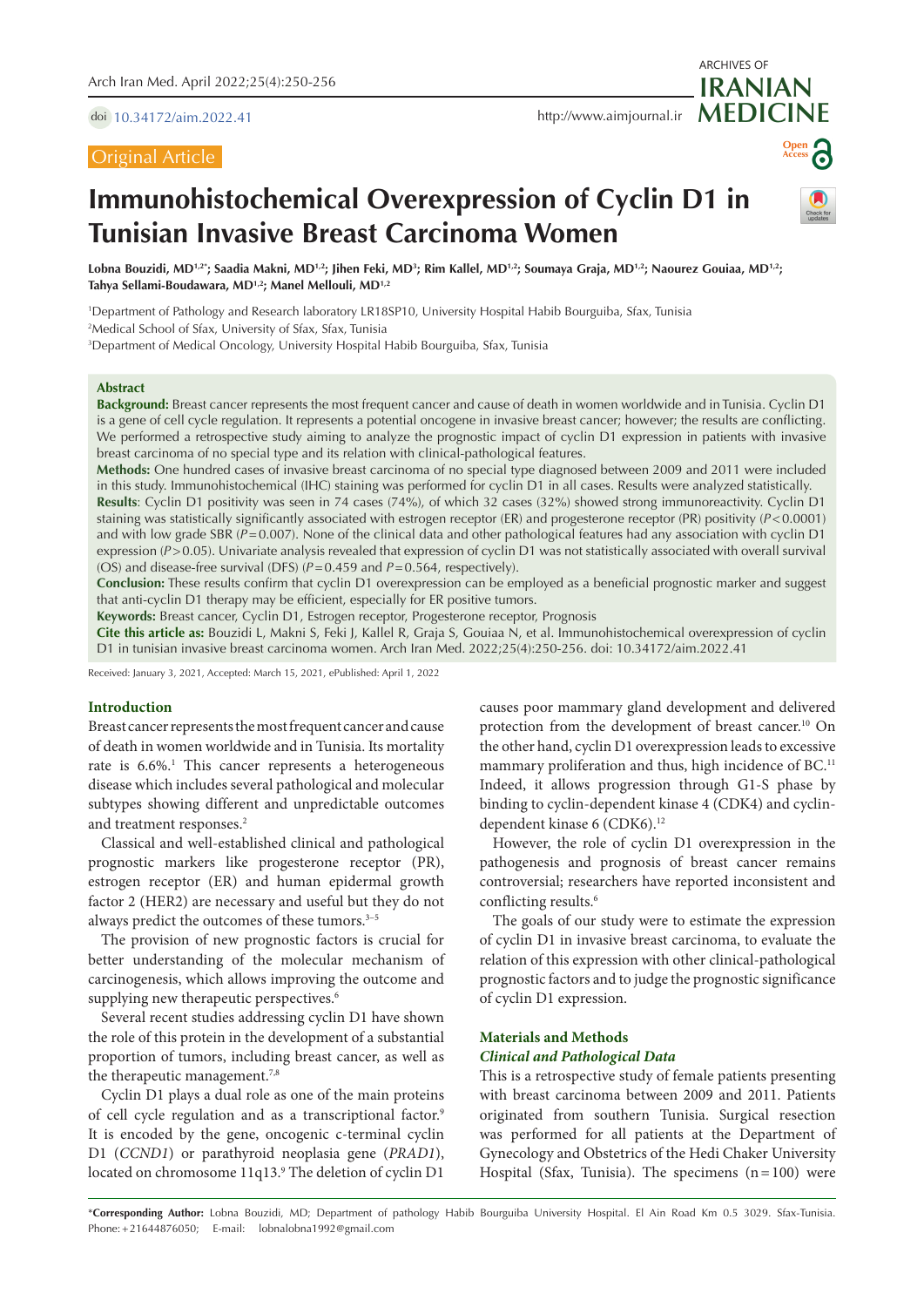formalin-fixed and paraffin-embedded at the Department of Pathology of the Habib Bourguiba University Hospital (Sfax, Tunisia). Patients who received radiation before surgical resection or neoadjuvant chemotherapy were not included. We used Microsoft Excel version 7.0 and medical files archived at the department of Pathology of the Habib Bourguiba University Hospital (Sfax, Tunisia) to collect pathological data. Hematoxylin and eosin slides were also retrieved from the department of Pathology of the Habib Bourguiba University Hospital (Sfax, Tunisia).

For each specimen, the following pathological data were collected: tumor multifocality, tumor size, histological grade [according to Elston-Ellis modification of Scarff-Bloom-Richardson system (SBR)],<sup>13</sup> presence of lymphovascular invasion (LVI), presence of perineural invasion (PNI), tumor necrosis, concomitant carcinoma *in situ* (CIS), Paget disease, surgical margin status, ER and PR status,<sup>14</sup> HER2 status<sup>15</sup> and proliferation index Ki-67 (considered overexpressed if≥20%).16 HER2 staining was analyzed according to the Wolff criteria.15 Tumors were considered positive for HER2 if immunostaining was scored as 3+. HER2 cases evaluated as 2+were examined with fluorescent *in situ* hybridization (FISH). ER and PR were considered positive when more than 1% of the infiltrating tumor cell nuclei were marked.<sup>14</sup>

We identified five molecular subtypes: Luminal A (LA) if ER and/or PR positive, HER2 negative and Ki-67<20%; Luminal B like (LB-Like) if ER and/or PR positive, HER2 negative and Ki- 67>20%; Luminal B (LB) if ER and/or PR positive and HER2 positive; HER2-positive breast cancer (HER2+) if both ER and PR negative and HER2 positive and finally, Triple Negative Breast Cancer (TNBC) if HR and HER2 negative.<sup>17</sup>

The pathological TNM classification and staging was done as per American Joint Committee on Cancer (AJCC) guidelines.<sup>18</sup>

Clinical data were collected from medical records at the department of Oncology of the Habib Bourguiba University Hospital (Sfax, Tunisia) and they included age, menopausal status, distant metastasis at diagnosis and outcomes. Overall survival (OS) was designated as time from primary surgical treatment to the date of the last follow-up or death. Disease-free-survival (DFS) was designated as time during which no sign of cancer appeared after treatment.

### *Immunohistochemical Staining for Cyclin D1*

The expression of cyclin D1 (clone E1544; dilution 1:50; Spring) was evaluated by immunohistochemistry (IHC). We used 3 μm slices, dried overnight at 40°C and deparaffinized in xylene. Later, slices were rehydrated in alcohol at 100°C then at 95°C and washed in purified water.

Antigen retrieval was evaluated using a boiled water bath with basic buffer (pH 9) for 40 minutes until the temperature climbed to 98°C. They were then allowed to cool spontaneously.

The endogenous peroxidase activity was neutralized by hydrogen peroxide  $(H_2O_2, 3\%)$  for 10 min. The sections were washed with distilled water and with phosphate buffered saline (PBS). The sections were then covered with antibody for cyclin D1 at 1:30 dilution for 1 hour. Next, sections were incubated with biotin-conjugated secondary antibody for 20 min and then incubated using streptavidin biotin system for 20 minutes at room temperature. PBS washing for 5 minutes was performed for each step. The reactions became clear after the immersion of sections in 3, 3 diaminobenzidine a substrate–chromogen solution for 20 minutes. The final step was to counterstain the slides with Mayer hematoxylin, to mount them permanently, and to examine them with a standard light microscope.

Immunostaining for cyclin D1 was interpreted by two pathologists. It was considered positive when at least 10% or more of the tumor cells showed nuclear expression regardless of the intensity of staining.<sup>2</sup>

## *Statistical Analyses*

Data were analyzed using the SPSS software (version 20.0). The correlation between cyclin D1 expression and the clinical-pathological factors was evaluated by the Chisquare and the Fisher exact tests.

Survival analysis was performed using the Kaplan-Meier method and compared by the log-rank test. A Cox regression model was used to describe the risk factors with survival parameters. A  $P$  value  $\leq 0.05$  showed statistical significance.

## **Results**

#### *Population Characteristics*

Clinical and pathological data are listed in [Table](#page-2-0) 1. Paget disease was noted in 6 % of cases. Surgical margins were positive in 12 cases. The median follow-up was 53, 3 months. The 5-year OS rate was 82.1%. The 5-year DFS rate was 80.1%.

## *Cyclin D1 Expression and Relation with other Clinicalpathological Factors*

Cyclin D1 was found to be positive in 74 cases, 32 of which showed strong immunoreactivity and 14 showed weak immunoreactivity [\(Figure](#page-3-0) 1).

The relation between cyclin D1 expression and clinicalpathological factors is shown in [Table](#page-2-0) 1. Cyclin D1 staining was significantly correlated with ER and PR positivity (*P*<0.0001), with low grade SBR (*P*=0.007).

 Most cases of positive cyclin D1 showed absence of tumor necrosis  $(P=0.073)$ . Moreover, none of the clinical data and other pathological features showed any association with cyclin D1 expression [\(Table](#page-2-0) 1).

Univariate analysis showed that expression of cyclin D1 was not statistically correlated with OS and DFS. The 5-year OS rate was 81.2% in tumors with positive staining for cyclin D1 and 84.2% in tumors without cyclin D1 expression (*P*=0.459) ([Figure](#page-3-1) 2A). Similarly, the expression of cyclin D1 was not associated with better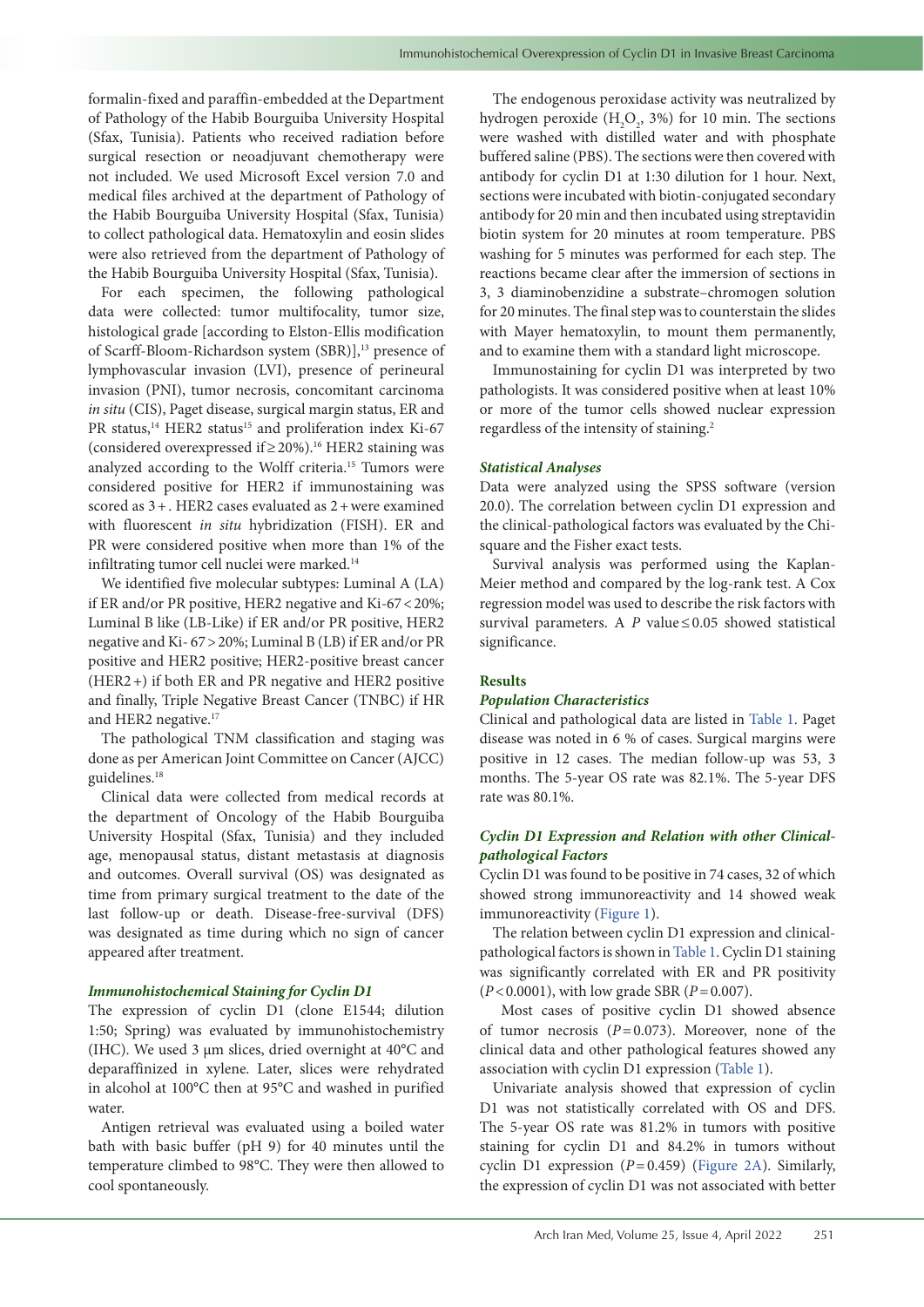<span id="page-2-0"></span>

|                               |                                  | <b>Cyclin D1 Expression</b> |                 |           |  |  |
|-------------------------------|----------------------------------|-----------------------------|-----------------|-----------|--|--|
| Variable                      |                                  | $< 10\%$ (n = 26)           | $≥ 10 (n = 74)$ | $\pmb{P}$ |  |  |
|                               | ≤45 (n=35)                       | 8 (22.9%)                   | 27 (77.1%)      |           |  |  |
| Age (y) (mean = $50.5$ years) | $>45$ (n = 65)                   | 18 (27.7%)                  | 47 (72.3%)      | 0.599     |  |  |
|                               | Menopausal $(n=45)$              | 11 (24.5%)                  | 34 (75.5%)      |           |  |  |
| Hormonal status               | Not menopausal $(n=55)$          | $15(27.3\%)$                | 40 (72.7%)      | 0.748     |  |  |
|                               | Yes $(n = 17)$                   | $2(11.8\%)$                 | 15 (88.2%)      | 0.225     |  |  |
| Multifocality                 | No $(n=83)$                      | 24 (29%)                    | 59 (71%)        |           |  |  |
|                               | $\leq$ 2 (n = 23)                | $6(73.9\%)$                 | 17 (26.1%)      | 0.7       |  |  |
| Tumor size (cm)               | $2-5(n=62)$                      | 47 (75.8%)                  | 15 (24.2%)      |           |  |  |
|                               | $> 5 (n = 15)$                   | $5(33.3\%)$                 | 10 (66.7%)      |           |  |  |
|                               | Grade I $(n=16)$                 | 4(25%)                      | 12 (75%)        |           |  |  |
|                               | Grade II $(n=61)$                | 17 (27.9%)                  | 44 (72.1%)      | 0.8       |  |  |
| <b>SBR</b> Grading            | Grade III $(n=23)$               | 5(21.7%)                    | 18 (78.3%)      |           |  |  |
|                               | Low Grade (Grade I, II) $(n=77)$ | 21 (27.3%)                  | 56 (72.7%)      |           |  |  |
|                               | High Grade (Grade III) $(n=23)$  | $5(21.7\%)$                 | 18 (78.3%)      | 0.007     |  |  |
|                               | Yes $(n=56)$                     | 17 (30.3%)                  | 39 (69.7%)      |           |  |  |
| <b>LVI</b>                    | No $(n=44)$                      | $9(20.5\%)$                 | 35 (79.5%)      | 0.262     |  |  |
|                               | Yes $(n=27)$                     | $4(14.8\%)$                 | 23 (85.2%)      |           |  |  |
| PNI                           | No $(n=73)$                      | 22 (30.1%)                  | 51 (69.9%)      | 0.121     |  |  |
|                               | Yes $(n = 18)$                   | $8(44.4\%)$                 | 10 (55.6%)      |           |  |  |
| Tumor necrosis                | No $(n=82)$                      | 18 (22%)                    | 64 (78%)        | 0.073     |  |  |
|                               | Yes $(n=81)$                     | 19 (23.5%)                  | 62 (76.5%)      |           |  |  |
| <b>CIS</b>                    | No $(n = 19)$                    | $7(36.8\%)$                 | 12 (63.2%)      | 0.253     |  |  |
|                               | Amplified $(n=28)$               | $6(21.4\%)$                 | 22 (78.6%)      |           |  |  |
| HER-2 expression status       | Non amplified $(n=72)$           | 20 (27.8%)                  | 52 (72.2%)      | 0.516     |  |  |
|                               | Positive $(n=74)$                | 12 (16.2%)                  | 62 (83.8%)      |           |  |  |
| ER expression status          | Negative $(n=26)$                | 14 (53.8%)                  | $12(46.2\%)$    | < 0.0001  |  |  |
|                               | Positive $(n=63)$                | $9(14.3\%)$                 | 54 (85.7%)      |           |  |  |
| PR expression status          | Negative $(n=37)$                | 17 (46%)                    | 20 (54%)        | < 0.0001  |  |  |
|                               | $\geq$ 20% (n = 50)              | 14 (28%)                    | 36 (72%)        |           |  |  |
| Ki67                          | $<$ 20% (n = 50)                 | 12 (24%)                    | 38 (76%)        | 0.648     |  |  |
|                               | LA $(n=20)$                      | 9(45%)                      | 11 (55%)        |           |  |  |
|                               | LB-HER2 negative $(n=36)$        | $8(22.2\%)$                 | 28 (77.8%)      |           |  |  |
| Molecular subtype             | LB-HER2 positive $(n=18)$        | $5(27.8\%)$                 | 13 (72.2%)      | $0.2\,$   |  |  |
|                               | $HER2 + (n = 11)$                | $2(18.2\%)$                 | $9(81.8\%)$     |           |  |  |
|                               | TNBC $(n=15)$                    | $2(86.7\%)$                 | 13 (13.3%)      |           |  |  |
|                               | $pT1(n=23)$                      | 5(21.7%)                    | 18 (78.3%)      |           |  |  |
|                               | $p T2 (n = 54)$                  | 12 (22.2%)                  | 42 (77.8%)      |           |  |  |
| pT status                     | $pT3(n=14)$                      | $4(28.6\%)$                 | 10 (71.4%)      | 0.1       |  |  |
|                               | $p T4 (n=9)$                     | $5(55.6\%)$                 | $4(44.4\%)$     |           |  |  |
|                               | $N0(n=42)$                       | 8 (19%)                     | 34 (81%)        |           |  |  |
|                               | $N1 (n=32)$                      | 12 (37.5%)                  | 20 (62.5%)      |           |  |  |
| Lymph node status             | $N2(n=15)$                       | $4(26.7\%)$                 | 11 (73.3%)      | $0.3\,$   |  |  |
|                               | $N3(n=11)$                       | $2(18.2\%)$                 | $9(81.8\%)$     |           |  |  |
|                               | $M + (n = 8)$                    | $1(12.5\%)$                 | 7(87.5%)        |           |  |  |
| Metastasis                    | $M - (n = 92)$                   | 25 (27.2%)                  | 67 (72.8%)      | 0.676     |  |  |

SBR, Scarff-Bloom-Richardson; LVI, Lymphovascular invasion; PNI, Perineural invasion; Her-2, Human Epidermal Growth 2; ER, estrogen receptor; PR, progesterone receptor; LA, luminal A; LB, Luminal B; TNBC, triple negative breast cancer Bold highlighted red values show significance (*P*≤0.05).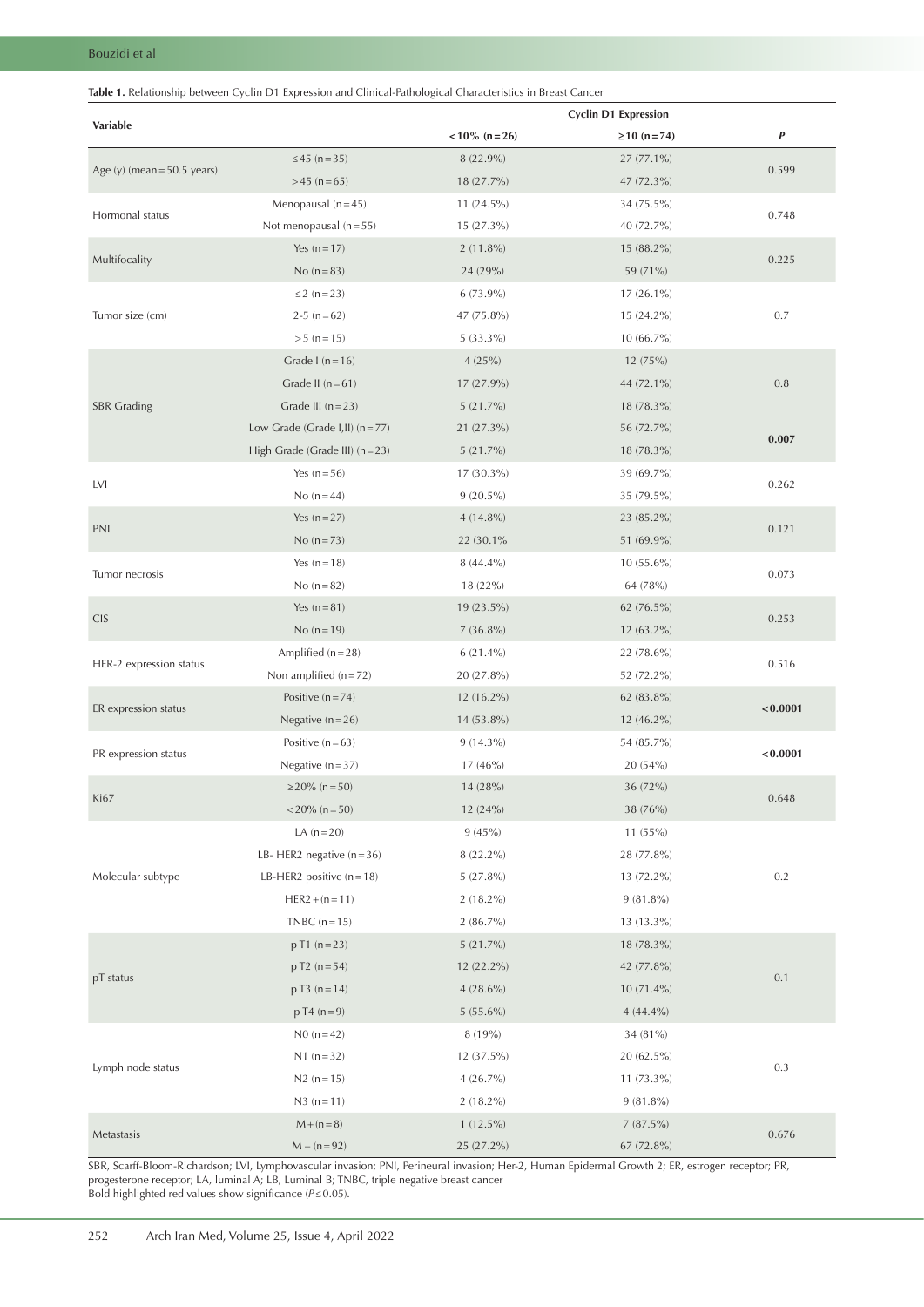## DFS (*P*=0.564) [\(Figure](#page-3-1) 2B).

A multivariate Cox model was performed to evaluate the risk factors associated with OS and DFS. Only factors which were a significant prognostic factor in the univariate study were included in the model (Tumor size, SBR grade, LVI, pT status, pN status and metastasis). The results are presented in [Table](#page-3-2) 2 and [Table](#page-4-0) 3.

<span id="page-3-0"></span>

 $(HHC \times 200)$ 

### **Discussion**

#### *Immunohistochemical Overexpression of Cyclin D1*

Overexpression of cyclin D1 varies from 23% to 81.4% according to studies published in the English literature.<sup>19,20</sup> In our study, overexpression of cyclin D1 was noted in 74% of cases.

This large difference between different series may be explained by several factors. Indeed, immunohistochemistry is performed using different clones of cyclin D1 which require specific protocol for each one and thus influence cyclin D1 staining. Next, this large discrepancy may also be influenced by the intrinsic characteristics of tumors.

The overexpression of cyclin D1 may be detected by immunohistochemistry, using antibody against cyclin D1, even without any apparent increase in the copy numbers of CCND1.<sup>21</sup>

## <span id="page-3-1"></span>*Association of Cyclin D1 Expression with Clinical-Pathological Data*

The majority of studies have shown a significant Figure 1. Cyclin D1 Immunostaining. Strong nuclear cyclin D1 staining<br> **Figure 1. Cyclin D1 and and Cyclin D1 and** 



**Figure 2.** Survival Outcomes According to Cyclin D1 Expression. **(A)** Kaplan-Meier curves of overall survival according to Cyclin D1 expression: the 5-year OS rate was 81.2% in tumors with positive staining for Cyclin D1 and 84.2% in tumors without Cyclin D1 expression (p=0.459). **(B)** Kaplan-Meier curves of Disease-Free-survival according to Cyclin D1 expression: the expression of Cyclin D1 was not associated with better DFS (*P*=0.564).

<span id="page-3-2"></span>

|  |  |  |  |  | Table 2. Results of Multivariate Cox Regression Model for Overall Survival |
|--|--|--|--|--|----------------------------------------------------------------------------|
|--|--|--|--|--|----------------------------------------------------------------------------|

| <b>Variables</b> |             | Errer<br><b>Standard</b> | P Value | <b>HR</b> | 95% CI |              |
|------------------|-------------|--------------------------|---------|-----------|--------|--------------|
|                  | Coefficient |                          |         |           | Lower  | Upper        |
| Tumor size       | 1.312       | 0.883                    | 0.137   | 3.712     | 0.658  | 20.932       |
| <b>SBR</b> Grade | 1.514       | 0.672                    | 0.024   | 4.546     | 1.219  | 16.956       |
| <b>LVI</b>       | 12.668      | 388.107                  | 0.974   | 1.52      | 0.000  | $\mathbf{0}$ |
| pT status        | 0.014       | 0.484                    | 0.978   | 1.014     | 0.393  | 2.616        |
| pN status        | 0.459       | 0.389                    | 0.238   | 1.583     | 0.739  | 3.391        |
| Metastasis       | 4.418       | 1.252                    | 0.000   | 82.909    | 7.127  | 964.494      |

HR, hazard ratio; 95% CI, 95% confidence interval; SBR, Scarff-Bloom-Richardson; LVI, lymphovascular invasion. Bold highlighted values show significance (*P*≤0.05).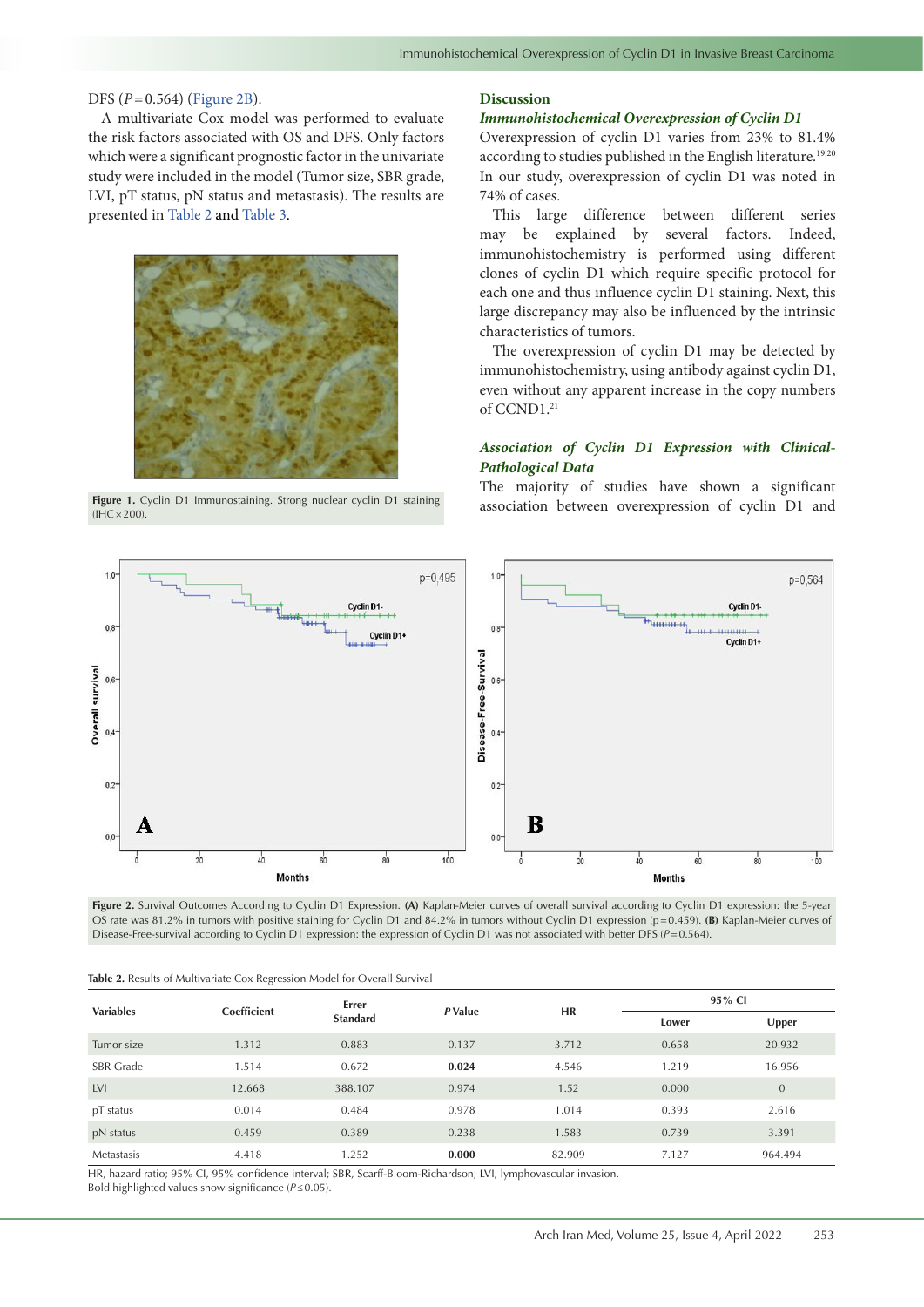| <b>Variables</b> | Coefficient | <b>Errer Standard</b> | P Value | <b>HR</b> | 95% CI |          |
|------------------|-------------|-----------------------|---------|-----------|--------|----------|
|                  |             |                       |         |           | Lower  | Upper    |
| Tumor size       | 0.824       | 0.775                 | 0.288   | 2.281     | 0.499  | 10.423   |
| <b>SBR</b> Grade | 1.215       | 0.594                 | 0.041   | 3.371     | 1.053  | 10.796   |
| <b>LVI</b>       | 12.224      | 283.428               | 0.966   | 1.103     | 0.000  | $\Omega$ |
| pT status        | 0.423       | 0.384                 | 0.270   | 1.527     | 0.720  | 3.239    |
| pN status        | 0.554       | 0.364                 | 0.129   | 1.740     | 0.852  | 3.552    |

<span id="page-4-0"></span>**Table 3.** Results of Multivariate Cox Regression Model for Disease Free Survival

HR, hazard ratio; 95% CI, 95% confidence interval; SBR, Scarff-Bloom-Richardson; LVI, lymphovascular invasion.

Bold highlighted values show significance (*P*≤0.05).

good prognostic parameters such as small tumor size and good tumor differentiation with low grade SBR.7,22,23 A significant correlation between expression of cyclin D1 and low tumor grade has been reported by many authors, which is in line with our results.<sup>23-25</sup>

Indeed, cyclin D1 affects cell maturation and differentiation; high expression of cyclin D1 suppresses deoxyribonucleic acid (DNA) replication by linking to the proliferating cell nuclear antigen and to cyclin-dependent kinase 2 (CDK2). 6

A significant association has been reported in almost all publications between cyclin D1 overexpression and breast cancer subtypes ER-positive.<sup>2,7,8,22,26-31</sup>

The expression of cyclin D1 was significantly correlated with PR and ER positivity in the present study  $(P<0.0001)$ <sup>2,9,23,32</sup>

In a study by Huang *et al.* on 101 cases of breast invasive carcinoma of no specific type, the overexpression of cyclin D1 was statistically correlated with early tumor stage (Stage I or II)  $(P=0.047)$ ; 85% of these tumors were positive for ER (*P*<0.0001) and 78.75% were positive for PR  $(P=0.001)$ .<sup>7</sup>

Likewise, Mylona et al demonstrated that overexpression of cyclin D1 was associated with small tumors (*P*=0.017), ER+(*P*<0.0001), RP+(*P*<0.0001), low grade SBR (*P*<0.0001) and with low expression of protein 53 (p53)  $(P<0.001).$ <sup>33</sup>

In fact, estrogen and progesterone increase the transcription of the *CCND1* gene, thus leading to an overexpression of the cyclin D1 protein.<sup>34</sup> So, Luminal A or B tumors express more cyclin D1 whereas tumors with basal-like phenotype lose this expression.7,31

Studies showed that cyclin D1 acts like a transcriptional factor without any interaction with its associated CDKs.35 Somehow, it can bind to the hormone binding domain of the ER, thus activating the mediators and the transcriptional regulators of the ER.10,36 Simultaneously, this estrogen-cyclin D1 linkage acts by enhancing the PR expression through a novel estrogen- and cyclin D1 responsive enhancer in the PR gene.<sup>35</sup> Consequently, cyclin D1 has a pivotal role in augmenting estrogen and progesterone effects in the mammary gland.<sup>35</sup>

This CDK-independent cyclin D1 function leads to poor response to anti-estrogen treatment by acquiring an agonist effect.<sup>36</sup> In fact, Kenny et al<sup>37</sup> and Stendahl et al<sup>38</sup> reported that overexpression of cyclin D1 is a

predictor of resistance to hormonotherapy based on tamoxifen.

Its prognostic value in terms of survival has been a subject of controversy; indeed, many authors have shown that cyclin D1 overexpression in breast cancer is correlated with a good outcome like Chung *et al.* who found that the 5-year-overall survival increased from 89.9% for cyclin D1 overexpression tumors to 98.9% for cyclin D1 negative tumors  $(P=0.008)$ <sup>20</sup> In this same study, the overexpression of cyclin D1 was correlated with a longer survival rate after tumor recurrence – 61 months for tumor overexpressing cyclin D1 versus 26 months for tumor with negative cyclin D1  $(P=0.012)$ .<sup>20</sup> Indeed, some authors reported that overexpression of cyclin D1 showed a statistically significant association with low proliferative rate.24,25 Thus, cyclin D1 overexpression could be a marker of a less indolent progression of the disease after tumor recurrence.20

On the other hand, some authors have not shown a significant association in terms of OS or DFS which is consistent with our results.25,28,39

However, some authors have reported that deletion of cyclin D1 can play a protector role, thus protecting against the development of breast carcinoma.<sup>10,40</sup> In fact, cyclin D1 overexpression can be a predictor of poor prognosis.37,41,42 Ahlin et al found that cyclin D1 overexpression was associated with a high proliferative index and an increased risk of mortality in patients with ER positive breast cancer but not in those with ER negative breast cancer.<sup>43</sup>

Given these findings, the relationship between cyclin D1 overexpression and hormone receptors in breast cancer seems to be well established among authors. Researches about new prognostic markers in breast cancer are currently in progress and provide a huge amount of information in terms of better understanding the tumor microenvironment<sup>44</sup> and the gene signature.<sup>45</sup> However, the prognostic value of cyclin D1 overexpression in breast cancer is controversial and needs further investigations.

Actually, cyclin D1 is arising as an important prognostic parameter in invasive breast cancer, but it is not employed yet in routine practice. Its substantial role in predicting treatment response to tamoxifen should be considered to improve the management of ER-positive tumors.

It constitutes a novel therapeutic target especially in patients with ER positive tumors to overcome resistance to tamoxifen.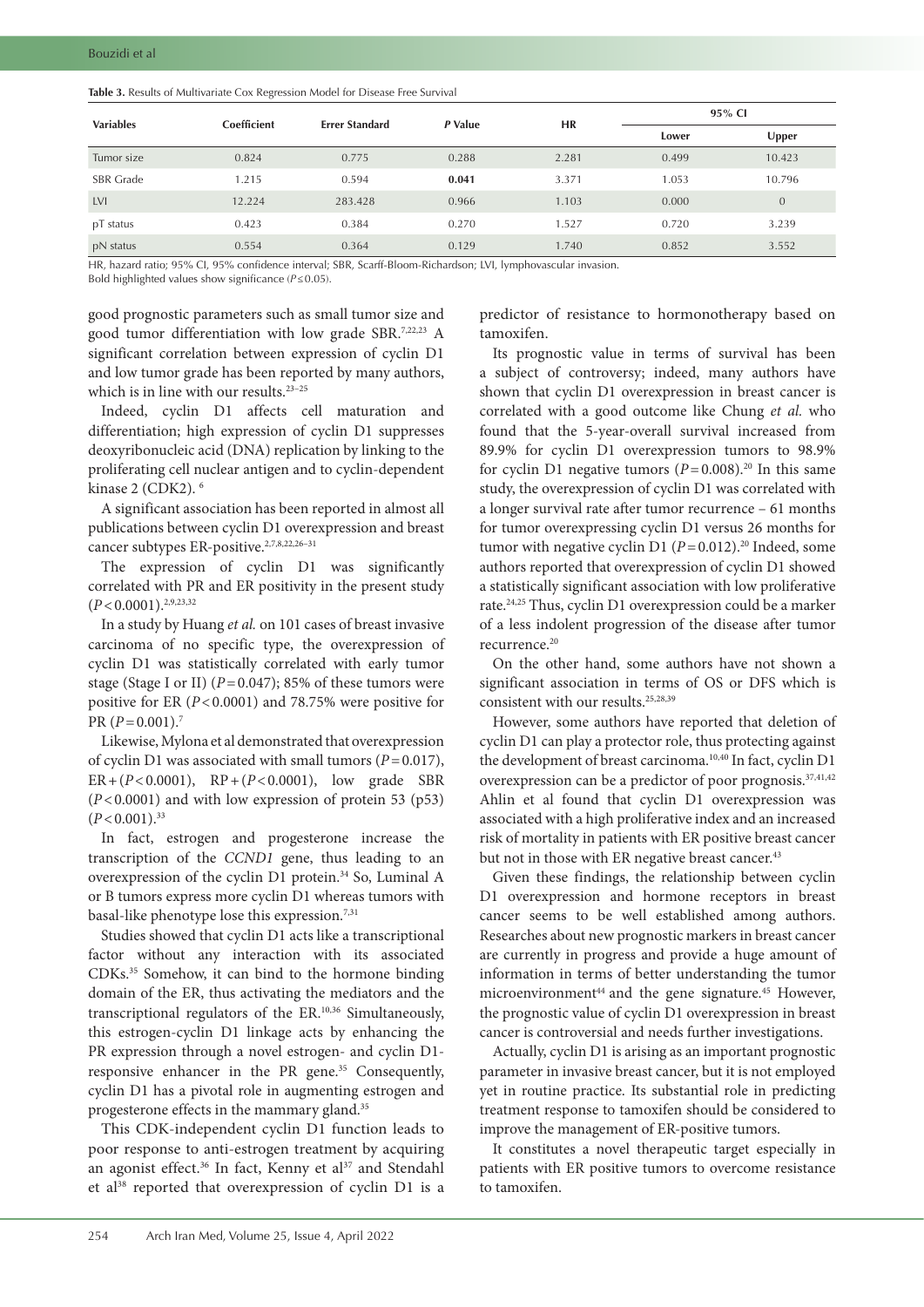#### **Acknowledgements**

We thank all clinicians and technicians of our departments for technical support.

## **Authors' Contribution**

LB and SM assure the integrity of the study. LB and SM: Conceptualization, formal analysis and data curation. LB, SM and SG: Investigation; JF and NG: Methodology; RK, TSB and MM: Supervision and validation.

#### **Conflict of Interest Disclosures**

The authors declare that they have no conflict of interest

#### **Ethical Statement**

Authors followed the instruction of the Committee on Publication Ethics (COPE).

#### **References**

- 1. Bray F, Ferlay J, Soerjomataram I, Siegel RL, Torre LA, Jemal A. Global cancer statistics 2018: GLOBOCAN estimates of incidence and mortality worldwide for 36 cancers in 185 countries. CA Cancer J Clin. 2018;68(6):394-424. doi: [10.3322/caac.21492](https://doi.org/10.3322/caac.21492).
- 2. Ravikumar G, Ananthamurthy A. Cyclin D1 expression in ductal carcinoma of the breast and its correlation with other prognostic parameters. J Cancer Res Ther. 2014;10(3):671-5. doi: [10.4103/0973-1482.138135.](https://doi.org/10.4103/0973-1482.138135)
- 3. Galant C, Berlière M, Leconte I, Marbaix E. Overview of histopathological prognostic factors in breast cancer, including newcomers. Imagerie de la Femme. 2010;20(1):9- 17. doi: [10.1016/j.femme.2010.02.002](https://doi.org/10.1016/j.femme.2010.02.002).
- 4. Dialla PO, Dabakuyo TS, Marilier S, Gentil J, Roignot P, Darut-Jouve A, et al. Population-based study of breast cancer in older women: prognostic factors of relative survival and predictors of treatment. BMC Cancer. 2012;12:472. doi: [10.1186/1471-](https://doi.org/10.1186/1471-2407-12-472) [2407-12-472](https://doi.org/10.1186/1471-2407-12-472).
- 5. Dabakuyo TS, Bonnetain F, Roignot P, Poillot ML, Chaplain G, Altwegg T, et al. Population-based study of breast cancer survival in Cote d'Or (France): prognostic factors and relative survival. Ann Oncol. 2008;19(2):276-83. doi: [10.1093/](https://doi.org/10.1093/annonc/mdm491) [annonc/mdm491.](https://doi.org/10.1093/annonc/mdm491)
- 6. Mohammadizadeh F, Hani M, Ranaee M, Bagheri M. Role of cyclin D1 in breast carcinoma. J Res Med Sci. 2013;18(12):1021-5.
- 7. Huang W, Nie W, Zhang W, Wang Y, Zhu A, Guan X. The expression status of TRX, AR, and cyclin D1 correlates with clinicopathological characteristics and ER status in breast cancer. Onco Targets Ther. 2016;9:4377-85. doi: [10.2147/ott.](https://doi.org/10.2147/ott.s94703) [s94703](https://doi.org/10.2147/ott.s94703).
- 8. Guo L, Liu S, Jakulin A, Yilamu D, Wang B, Yan J. Positive expression of cyclin D1 is an indicator for the evaluation of the prognosis of breast cancer. Int J Clin Exp Med. 2015;8(10):18656-64.
- 9. Lengare PV, Sinai Khandeparkar SG, Joshi AR, Gogate BP, Solanke SG, Gore SH. Immunohistochemical expression of cyclin D1 in invasive breast carcinoma and its correlation with clinicopathological parameters. Indian J Pathol Microbiol. 2020;63(3):376-81. doi: [10.4103/ijpm.ijpm\\_106\\_20](https://doi.org/10.4103/ijpm.ijpm_106_20).
- 10. Sutherland RL, Musgrove EA. Cyclin D1 and mammary carcinoma: new insights from transgenic mouse models. Breast Cancer Res. 2002;4(1):14-7. doi: [10.1186/bcr411](https://doi.org/10.1186/bcr411).
- 11. Garrido-Castro AC, Goel S. CDK4/6 inhibition in breast cancer: mechanisms of response and treatment failure. Curr Breast Cancer Rep. 2017;9(1):26-33. doi: [10.1007/s12609-](https://doi.org/10.1007/s12609-017-0232-0) [017-0232-0.](https://doi.org/10.1007/s12609-017-0232-0)
- 12. Hwang TS, Han HS, Hong YC, Lee HJ, Paik NS. Prognostic value of combined analysis of cyclin D1 and estrogen receptor status in breast cancer patients. Pathol Int. 2003;53(2):74-80.

doi: [10.1046/j.1440-1827.2003.01441.x](https://doi.org/10.1046/j.1440-1827.2003.01441.x).

- 13. Elston CW, Ellis IO. Pathological prognostic factors in breast cancer. I. The value of histological grade in breast cancer: experience from a large study with long-term follow-up. Histopathology. 1991;19(5):403-10. doi: [10.1111/j.1365-](https://doi.org/10.1111/j.1365-2559.1991.tb00229.x) [2559.1991.tb00229.x](https://doi.org/10.1111/j.1365-2559.1991.tb00229.x).
- 14. Hammond ME, Hayes DF, Wolff AC, Mangu PB, Temin S. American Society of Clinical Oncology/College of American Pathologists guideline recommendations for immunohistochemical testing of estrogen and progesterone receptors in breast cancer. J Oncol Pract. 2010;6(4):195-7. doi: [10.1200/jop.777003.](https://doi.org/10.1200/jop.777003)
- 15. Wolff AC, Hammond ME, Hicks DG, Dowsett M, McShane LM, Allison KH, et al. Recommendations for human epidermal growth factor receptor 2 testing in breast cancer: American Society of Clinical Oncology/College of American Pathologists clinical practice guideline update. Arch Pathol Lab Med. 2014;138(2):241-56. doi: [10.5858/arpa.2013-0953-SA](https://doi.org/10.5858/arpa.2013-0953-SA).
- 16. Dowsett M, Nielsen TO, A'Hern R, Bartlett J, Coombes RC, Cuzick J, et al. Assessment of Ki67 in breast cancer: recommendations from the International Ki67 in Breast Cancer working group. J Natl Cancer Inst. 2011;103(22):1656-64. doi: [10.1093/jnci/djr393](https://doi.org/10.1093/jnci/djr393).
- 17. Franchet C, Duprez-Paumier R, Lacroix-Triki M. [Molecular taxonomy of luminal breast cancer in 2015]. Bull Cancer. 2015;102(6 Suppl 1):S34-46. doi: [10.1016/s0007-](https://doi.org/10.1016/s0007-4551(15)31216-9) [4551\(15\)31216-9](https://doi.org/10.1016/s0007-4551(15)31216-9).
- 18. Giuliano AE, Edge SB, Hortobagyi GN. Eighth edition of the AJCC cancer staging manual: breast cancer. Ann Surg Oncol. 2018;25(7):1783-5. doi: [10.1245/s10434-018-6486-6.](https://doi.org/10.1245/s10434-018-6486-6)
- 19. Takano Y, Takenaka H, Kato Y, Masuda M, Mikami T, Saegusa M, et al. Cyclin D1 overexpression in invasive breast cancers: correlation with cyclin-dependent kinase 4 and oestrogen receptor overexpression, and lack of correlation with mitotic activity. J Cancer Res Clin Oncol. 1999;125(8-9):505-12. doi: [10.1007/s004320050309.](https://doi.org/10.1007/s004320050309)
- 20. Chung J, Noh H, Park KH, Choi E, Han A. Longer survival in patients with breast cancer with cyclin d1 over-expression after tumor recurrence: longer, but occupied with disease. J Breast Cancer. 2014;17(1):47-53. doi: [10.4048/jbc.2014.17.1.47.](https://doi.org/10.4048/jbc.2014.17.1.47)
- 21. Gillett C, Fantl V, Smith R, Fisher C, Bartek J, Dickson C, et al. Amplification and overexpression of cyclin D1 in breast cancer detected by immunohistochemical staining. Cancer Res. 1994;54(7):1812-7.
- 22. Naidu R, Wahab NA, Yadav MM, Kutty MK. Expression and amplification of cyclin D1 in primary breast carcinomas: relationship with histopathological types and clinicopathological parameters. Oncol Rep. 2002;9(2):409-16.
- 23. Sarkar S, Kanoi A, Bain J, Gayen R, Das KN. Correlation between cyclin D1 expression and standard clinicopathological variables in invasive breast cancer in Eastern India. South Asian J Cancer. 2015;4(4):155-9. doi: [10.4103/2278-330x.175950.](https://doi.org/10.4103/2278-330x.175950)
- 24. Peurala E, Koivunen P, Haapasaari KM, Bloigu R, Jukkola-Vuorinen A. The prognostic significance and value of cyclin D1, CDK4 and p16 in human breast cancer. Breast Cancer Res. 2013;15(1):R5. doi: [10.1186/bcr3376.](https://doi.org/10.1186/bcr3376)
- 25. van Diest PJ, Michalides RJ, Jannink L, van der Valk P, Peterse HL, de Jong JS, et al. Cyclin D1 expression in invasive breast cancer. Correlations and prognostic value. Am J Pathol. 1997;150(2):705-11.
- 26. Zukerberg LR, Yang WI, Gadd M, Thor AD, Koerner FC, Schmidt EV, et al. Cyclin D1 (PRAD1) protein expression in breast cancer: approximately one-third of infiltrating mammary carcinomas show overexpression of the cyclin D1 oncogene. Mod Pathol. 1995;8(5):560-7.
- 27. Gillett C, Smith P, Gregory W, Richards M, Millis R, Peters G, et al. Cyclin D1 and prognosis in human breast cancer. Int J Cancer. 1996;69(2):92-9. doi: [10.1002/\(sici\)1097-](https://doi.org/10.1002/(sici)1097-0215(19960422)69:2%3c92::aid-ijc4%3e3.0.co;2-q)